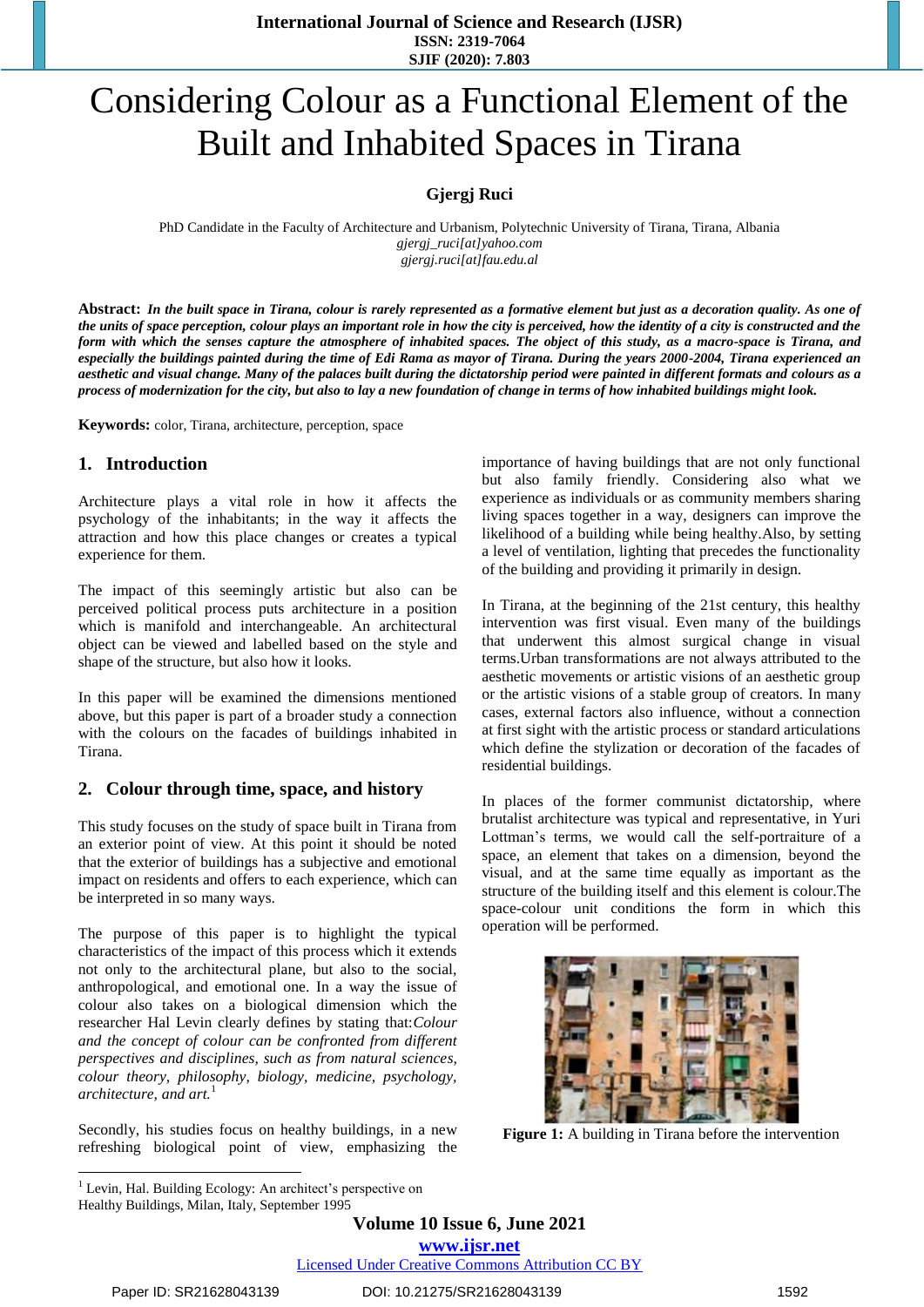#### **International Journal of Science and Research (IJSR) ISSN: 2319-7064 SJIF (2020): 7.803**



**Figure 2:** The same building after the intervention

In the above case we are dealing with the aesthetical change and not substantial procedure of meddling with the structure of the building, by using colours which are not the same plan as other buildings of the same era.

Colours are more in tune with natural elements, which the Bauhaus movement mastered in terms of the use of colours in the implementation, in an architecture sense. Natural colours like white, green, earthycolours, are closer to the primordial elements of environmental delineation. The building already enjoys another identity but can also be seen as a canvas which can be perpetually changeable.



**Figure 3:** A typical changed facade



**Figure 4***:* A typical changed façade

The above figures show more chaotic interference which does not resemble the simple nature of fig.2, evoking a more chaotic and dynamic aspect of colour usage. Having no genuine scenario, other than the aesthetic revitalization without a certain visual rhyme, has produced diversity in the way the facades are painted. It seems that each of the buildings is taken as a separate constructive entity and that fragmentarily represents what this pop movement represents. The awareness and dynamism that Tirana experienced at the beginning of the XXI century, taking various elements from world examples, known for the developed and vibrant colour as in the following cases:



**Figure 5:** Burano, Veneto, Italy



**Figure 6:** Favelas in Rio de Janiero, Brasil

A mix of these two models embraces the movement developed in Tirana to give a new name and atmosphere to the city. This aesthetic intervention did not come without controversy, being considered as a venture which was essentially personal and selfish. One of the most popular public debates is the one between Edi Rama and FatrosLubonja<sup>2</sup> on the change of identity of Tirana, considering it as a job which did not reveal the change that the city really required, but an intervention at the facade level without substance.

#### **3. Color as a provider of an identity**

One aspect of this study is not simply highlighting the changes that have taken place on the surface, but further understanding what psychological or emotional effect these changes bring in time and space. One of the key points of this study is the survey of residents in the main areas where these changes have taken place.

The survey has been complete, but at this point we will focus on some figures which belong to only one of the items in the questionnaire, regarding their perception of these facades. The conditions in which these surveys were conducted should also be clarified, considering the quality of life in the city, the main problematic points and the emotional aspect related to the built space. Respondents belong to the ages of 20-75 years.

Several different generations who answer the question of how they feel answer the question of how they feel about the visual aspect of the city. Out of 150 participants, the results related to this question (full results for each question posed

**Volume 10 Issue 6, June 2021**

1

Licensed Under Creative Commons Attribution CC BY

<sup>2</sup> Howden, Daniel. The major transforming Tirana, BBC News,

digital edition, Thursday, 27 June, 2002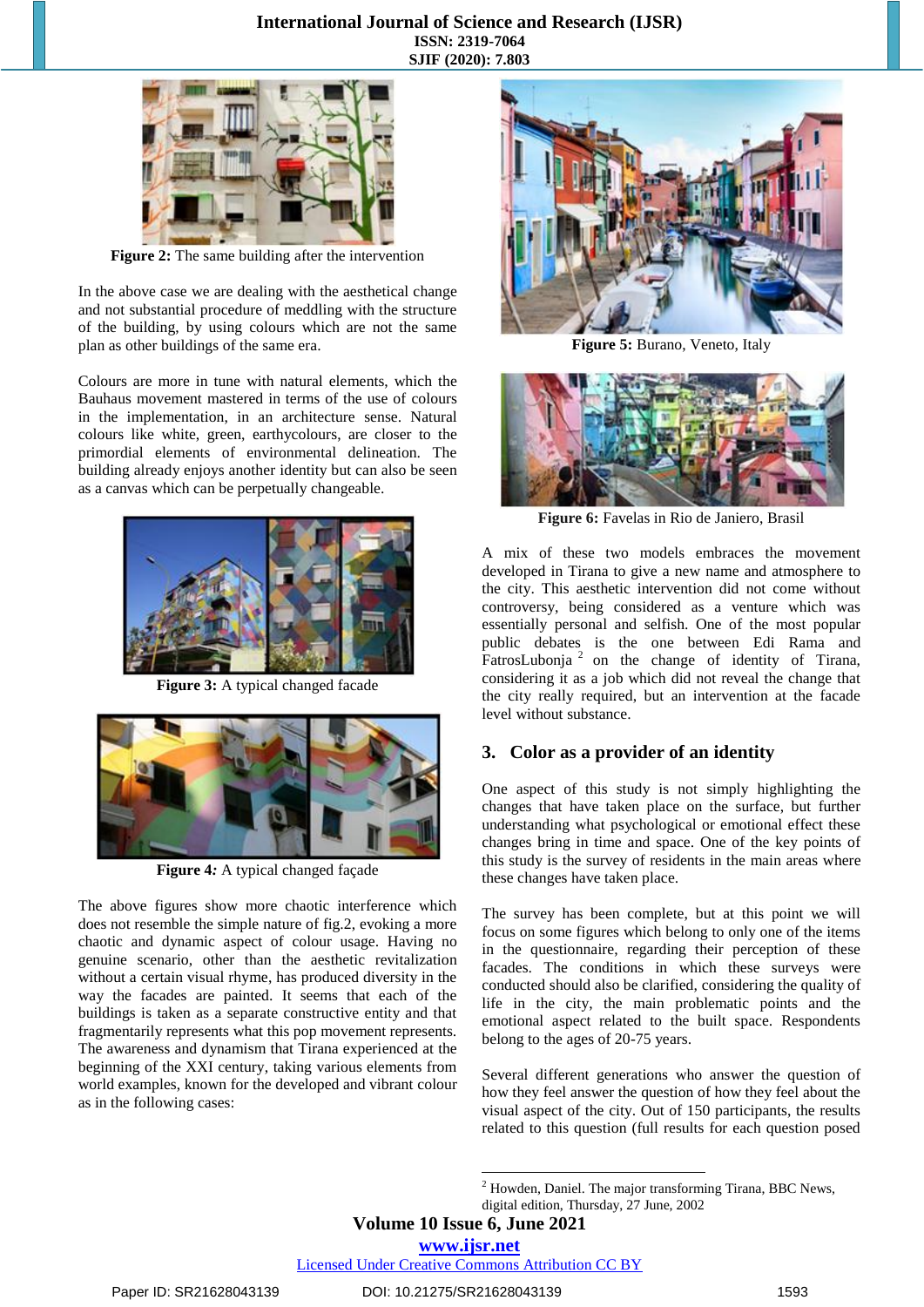to residents will be published in a more complete edition) are:

About 20.3% of participants find that visually their homes give them a good and positive feeling.

37.6% of the participants did not evoke any kind of feeling reflecting on the fact that the colors of the buildings are a constant part of the image they belong to and have not built a strong emotional connection.

15.4% of respondents find that this image evokes chaotic sensations.

In the central areas of Tirana as in "Wilson" square, st. of Kavaja (which also has a dichotomy of buildings with painted facades and old buildings characteristic of the city), st. Myslym Shyrietc, it can be seen that this visual influx for a good part of the respondents does not arouse interest as before, so they have behaved apathetically towards the environment, while the other two massive sides of the respondents have passionate behaviour from two different directions, some aroused positivity and the last group who see it as a kind of visual pollution of the city.

Observing such behaviours almost shifted to opposite poles attitude shows that everyone in some way is affected by the psyche this kind of pattern of building colouring. In FriedellAnter's work on the psychological perception of colour, this essential impact is specifically expressed:

*Advanced colouring methods specify psychological phenomena - color perception - in addition to physical measurements and the transmission of a certain energy.<sup>3</sup>*

Also reading this space is necessary, not only to outline a basic experience of a certain group of residents who have essential connections to the environment where they live. At what stage of elaboration should we also explain how those who visit the city for the first time react. In the work of several authors regarding the influence and function of colour in urban space, it resembles not only the subjective and emotional aspect, but also the cognitive aspect, which has to do with the logical and semiotic dimension of how an individual can read an inhabited space: *'Human beings receive about 80% of information thanks to the environment. Colour belongs to the environment and is also a method of absorbing information and communication as a radical need to interpret and understand the environment. Perception of colour in the environment always carries with it a visual, associative, synthetic, symbolic, emotional and psychological level.'<sup>4</sup>*

Another study by Horowitz and Albers highlights the psychological dimension, but also the traditional and anthropological dimension. The way we perceive the colours and living urban spaces have historical and cultural

stratifications which are ingrained in the collective psyche as an axiomatic saying that is constantly affirmed. They state that: "*We constantly see colour in relation to colour… the first is not just a visual issue, it is almost impossible to remember a colour exactly as it is because colour evokes psychic effects. As a psychological effect that is deeply rooted in the culture of colour perception, it cannot be easily ignored. '<sup>5</sup>*

The main purpose of this presentation is not to interfere with the political, legislative, or state dimension of making such decisions. Such a presentation would require a more detailed study of the form in which power affects the visual identity of the inhabited space. What is most important is to highlight the elements with which we can read these altered spaces in cities in an approach between different generations and cultures.

Now days these buildings reflect upon a psychological effect that bring positivity and joyfulness since the Covid-19 situation, residents of Tirana see the city in a more glamorous and playful way.

# **4. Conclusions**

One of the aspects that should be considered to study in more depth is the relationship of colour and the material to which it is applied as it brings different effects in aesthetic, psychological and cultural aspects. The architecture is emotionally entrenched as it offers a range of connections which make it more tangible in relation to the residents or visitors.

First, colour defines not only the visual aspect, but also the material of buildings by undertaking a process of erasing an old identity and replacing it with a whole new one.

Secondly, the case of Tirana is specific and at the same time marks an era of the way the buildings are conceived from the outside, giving it an image as modern as possible, but which for some residents also stands as foreign meat in relation to the history of the city.

Thirdly, such an enterprise consists not only in the identity aspect, but also in the psychological aspect of the inhabitants. Forms, dimensions, and perceptions create a unique experience for each, and at the same time collective regarding the cultural and thought structures of the inhabitants of the city.

This paper is focused on creating an opportunity to see and read the living space in Tirana as a human element and that affects as much as historical, political events or major social changes, for the only fact that colour is what in the end it remains.

## **References**

[1] Levin, Hal. Building Ecology: An architect's perspective on Healthy Buildings, Milan, Italy, September 1995

1

 $\overline{a}$ 

<sup>&</sup>lt;sup>3</sup>FridellAnter, Karin. What colour is the red house? Department of Architectural Forms Institution of Architecture Royal Institute of Technology (KTH) Stockholm, Sweden 2000, pg 52 <sup>4</sup>ReyhanehBehbudi, Syed ZainolAbidin Syed Abdullah Idid and Mahdi Torabi. "The function of color in urban settings", Department of Architecture, Faculty of Built Environment, University Teknologi Malaysia, Skudai, Johor, Malaysia

<sup>&</sup>lt;sup>5</sup> Frederick Horowitz, Josef Albers: to open eyes: the Bauhaus, Black Mountain College, and Yale, pg.201